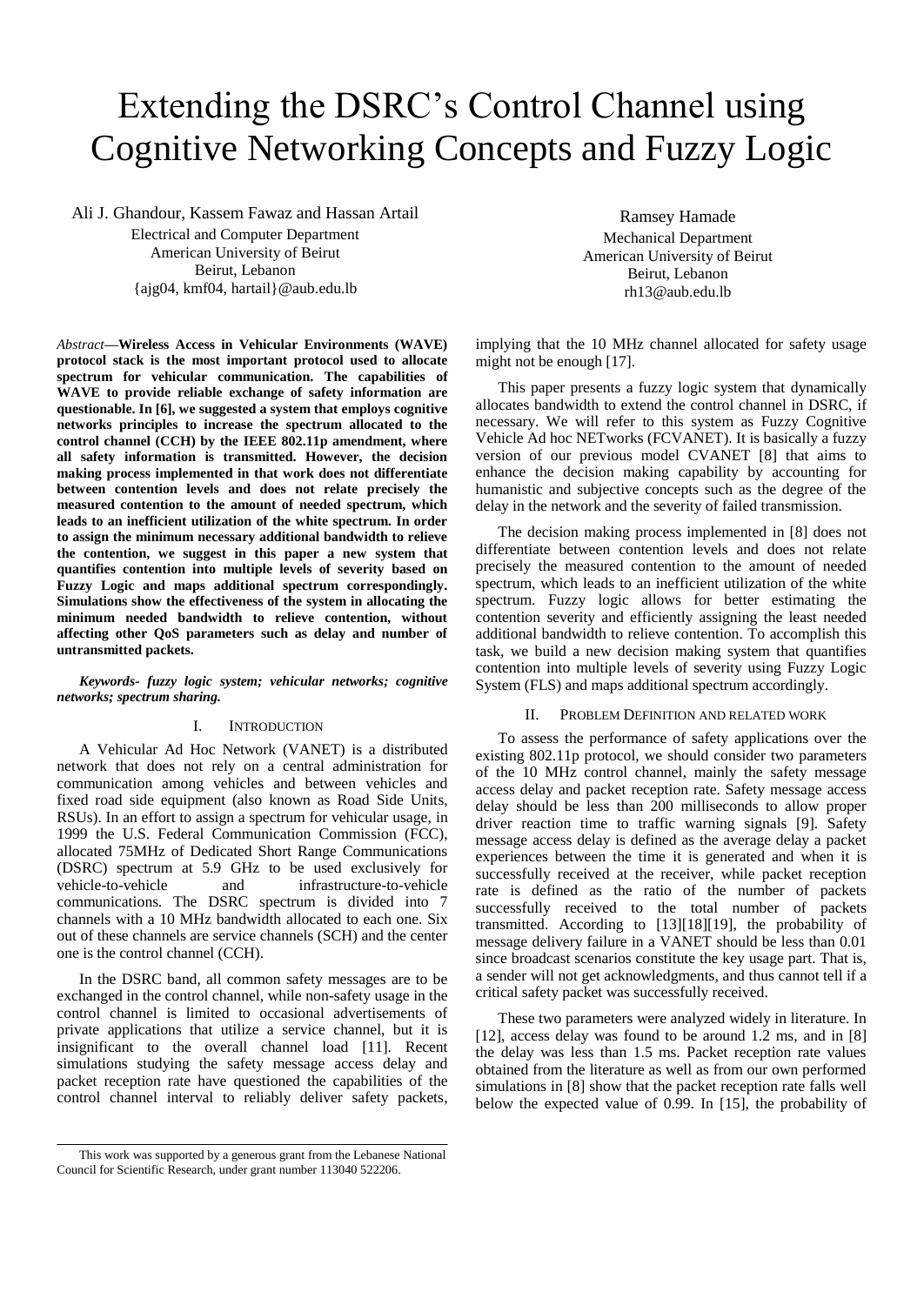reception was found to be less than 0.6 at zero distance under the Nakagami radio propagation model. Similar results were found in [8][12]. These results suggest that the 10MHz DSRC control channel cannot provide performance guarantees under realistic road and traffic conditions. Some researchers suggested that non-safety use of DSRC ought to be severely restricted during peak hours of traffic to insure that automotive safety is not compromised [17], although such solutions could impact the commercial side of DSRC. Other researchers proposed some enhancements to existing safety applications using a repetition scheme [9][12][18], where the sender repeats the transmission of safety messages several times to increase the reliability of safety communications. It is shown in [12] that such scheme would in fact increase probability of reception to above 99%, making safety communications reliable. However, repetition incurs additional traffic on the control channel, which can cause delays that are greater than the 200 ms target [8].

Authors in [3][5][6][10][16] also acknowledge the existence of a congestion problem in DSRC, and attempt to provide solutions to alleviate such problem for safety message delivery. In [5], a feedback scheme based on channel occupancy is proposed to control the message sending rate and broadcast range for the car tracking application. The authors claim that by controlling these parameters, they achieve acceptable message delivery ratio and tracking accuracy. The authors consider the information dissemination rate as a QoS parameter without considering the message delay which is critical in safety scenarios. In [16], two protocols for periodic broadcasts and event driven broadcasts are suggested. The authors show an increased message reception ratio with decreased delay. However, the authors neglect the multichannel operation of DSRC, and the 0.5 duty cycle.

A cognitive vehicle ad hoc network system was proposed in [8] to face spectrum scarcity in the control channel, in urban areas. The system extends the control channel bandwidth to the additional white band using a cognitive radio mechanism. It is based on the notion of utilizing open spectrum in the space, time, and frequency dimensions that until now have been unavailable [7]. The main idea is to periodically sense the radio spectrum, intelligently detect occupancy and usage in the spectrum, and finally make the decision to adjust its radio parameters to opportunistically communicate over spectrum holes of the primary system.

The authors in [1] propose a distributed cognitive network access scheme which selects the most suitable access technology depending on the QoS of the application under consideration. This scheme uses Fuzzy logic techniques to gain estimates about the QoS requirements of an application by processing cross-layer communication quality metrics and estimating the transport-layer performance. Performance parameters like throughput, delay and reliability are represented using fuzzy numbers. Finally, Fuzzy Decision making is used to choose the most suitable access opportunity.

## III. CVANET

In our previously introduced CVANET system [8], we implemented a cognitive network to offer cars additional spectrum from the TV band that is underutilized [4], thus rendering the exchange of safety messages between cars more reliable and actually faster. The TV spectrum primary usage is static by nature as it is limited to licensed transmission towers, which makes it an ideal candidate for usage for safety message.

A main operation of the system was to determine the areas along the road that suffer from data transmission contention. In that work, we defined a metric that quantifies contention at each location of the road. We say that the control channel suffers from contention if the needed bitrate (actual bitrate) exceeds the offered bitrate (available bitrate). The DCF (Distributed Coordination Function) technique for medium access mechanism of IEEE 802.11 incurs delays during a node transmission. According to DCF, whenever a station senses the medium to be busy, it pauses its backoff timer until the medium is found idle again. These delays infer contention in the medium and affect the overall performance, and thus affect the transmission of the safety information.

Therefore, in order to determine contention at a given location, we propose a network contention metric  $C_r(t)$  that represents the contention level in region *r* at time *t*. If this metric is above a certain threshold *Cth*, it was assumed that the region suffers from network contention. We made the contention metric at time  $t$  rely on  $C_r(t-1)$  and on the newly sensed contention  $\hat{C}_r$  so as to account for changes in the contention level and make the system robust to fallacious data. For a given location *r*, the contention is related to the average number of safety packets transmitted and their average sizes, and to the channel capacity in this region as reflected by the achievable bitrate according to the adaptive modulation scheme employed in IEEE 802.11. Thus, if the system accounts for near history, as reflected in  $C_r(t-1)$ , while always considering the current sensed results of contention as measured by the cars, the new  $C_r(t)$  should model actual contention accurately. The contention at region *r* and time *t* is calculated in Equation (1) using a linear prediction model similar to the approach employed to calculate the Round-Trip Time (RTT) in the TCP protocol [14]:

$$
C_r(t) = \gamma C_r(t-1) + (1-\gamma)\hat{C}_r(t) \tag{1}
$$

where  $\gamma$  reflects the weight given to history, and 1- $\gamma$  denotes the weight of the sensed contention. The sensed metric  $\hat{C}_i$ depends on the evaluation of data relayed from *n* cars.  $\hat{C}_r$  is a linear combination of two factors; the first being the product of the access delay *D* of safety packets, and the channel's offered bitrate *B* divided by the average payload size *S*, while the second is the average number of untransmitted safety packets *U* per total attempted transmissions. With higher contention, *D* increases due to the 802.11 carrier sensing mechanism, where each node pauses its timer during the MAC backoff process whenever it senses a busy channel.

Those incurred delays that are actually affected by the channel available bitrate *B*, provide a partial contention indication. The payload size *S* is used to get the average delay per byte, and finally, the number of untransmitted packets *U* also increases with contention since the control channel interval is limited to 50 ms and the collision avoidance mechanism imposes that certain packets will never be able to get transmitted if contention persists. The result is a unitless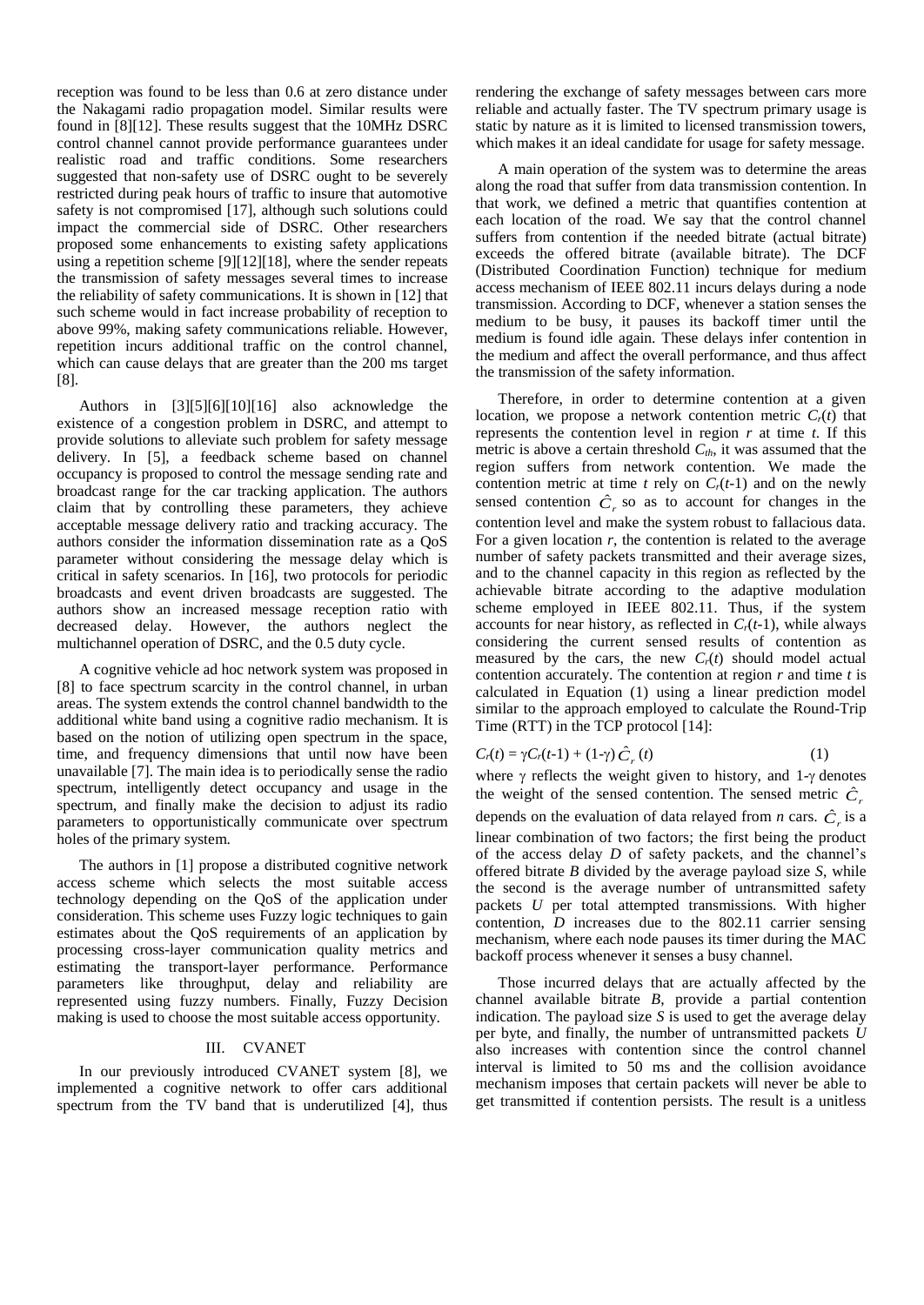sensed contention metric that is calculated as follows:  $\hat{C}_r(t) = \alpha (D_r \times B_r) / S_r + \beta U_r$  (2)

The symbols  $D_r$ ,  $B_r$ ,  $S_r$  and  $U_r$  are the parameters  $D$ ,  $B_s$ ,  $S$ and *U* respectively at region *r*.

It is worthy to mention that the first variable in equation (2) is in effect the channel capacity (*B*) divided by the throughput (*S*/*D*), which we called the inverse of the effective channel utilization (or can be seen as normalized delay, i.e. *D* normalized by *B*/*S*).

## IV. FCVANET SYSTEM DESCRIPTION

The decision making process implemented in [8] does not differentiate between contention levels and does not relate precisely the measured contention to the amount of needed spectrum, which could lead to an overutilization of the white spectrum. That is, if the network is suffering from low contention, it could be resolved by assigning one TV channel (6 MHz), rather than using several channels as the system in [8] may do. In order to assign the minimum necessary additional bandwidth to relieve the contention, we build a new decision making system that quantifies contention into multiple levels of severity using a Fuzzy Logic System (FLS). The execution of the algorithm for computing *Cr*(*t*) occurs at the local acquisition and processing unit (LAPU) that receives individual measures from the cars through the RSU, mainly  $D_r$ ,  $B_r$ ,  $S_r$  and  $U_r$  (see Figure 1). The LAPU aggregates the measurements from *n* cars and uses the aggregated values as inputs to the FLS. The FLS consequence is the minimum needed additional bandwidth to alleviate contention,  $\hat{C}_r(t)$ . Using equation (1), the LAPU generates its estimate of the contention by accounting to the sensed metric and the history component. Finally, the LAPU forwards the consequence of the FLS to the previous RSU which notifies passing cars of the additional bandwidth to use to extend the control channel.



### *A. Designing the Fuzzy Logic System*

The design of the system considers two inputs for the FLS:

- Antecedent 1: The inverse of the effective channel utilization, denoted  $x_1$ .
- Antecedent 2: The average number of un-transmitted safety packets per attempted transmission, denoted *x*2.

Generally, the methodology used to assess contention is based on comparing the needed bitrate to the offered bitrate in the network. However, we offer a more suitable and linguistic definition for contention. Data Contention is the situation where there is too many stations contending on the wireless channel which ends up affecting the quality of service. From a station's perspective, its goal in the context of an IEEE 802.11p system, is to send as much packets as it can within the control channel interval (50 ms) and with low delay.

To better understand what happens during contention periods, we simulate using the network simulator 2, ns2, a scenario where the needed bit rate is equal as the offered bitrate. NS-2 provides a comprehensive support for the IEEE 802.11 set of technologies. The latest version ns-2.34 is an overhaul of the previous one and introduces a new architecture and a more upto-date modeling of the IEEE 802.11 MAC and PHY layers. More importantly to our study, ns-2 now includes support for the IEEE 802.11p Dedicated Short Range Communication (DSRC) standard [2], which therefore provides a realistic and accurate simulation of the proposed system. The parameters used in the simulation are shown in Table 1, while the results are plotted in Figure 2.

Table 1. Parameter used in the simulation

| <b>Number of cars</b> | Payload size (in bytes) |
|-----------------------|-------------------------|
| 50                    | 375                     |
| 100                   | 187                     |
| 200                   | 94                      |
| 50                    | 750                     |
| 100                   | 375                     |
| 200                   | 187                     |
| 50                    | 1500                    |
| 100                   | 750                     |
| 200                   | 375                     |
|                       |                         |



Figure 2: A threshold scenario showing  $x_1$  versus  $x_2$ .

A careful examination of the results reveals the following:

 The station may see a high number of untransmitted packets that consume channel resources (low inverse channel utilization). Thus, in contended scenarios it will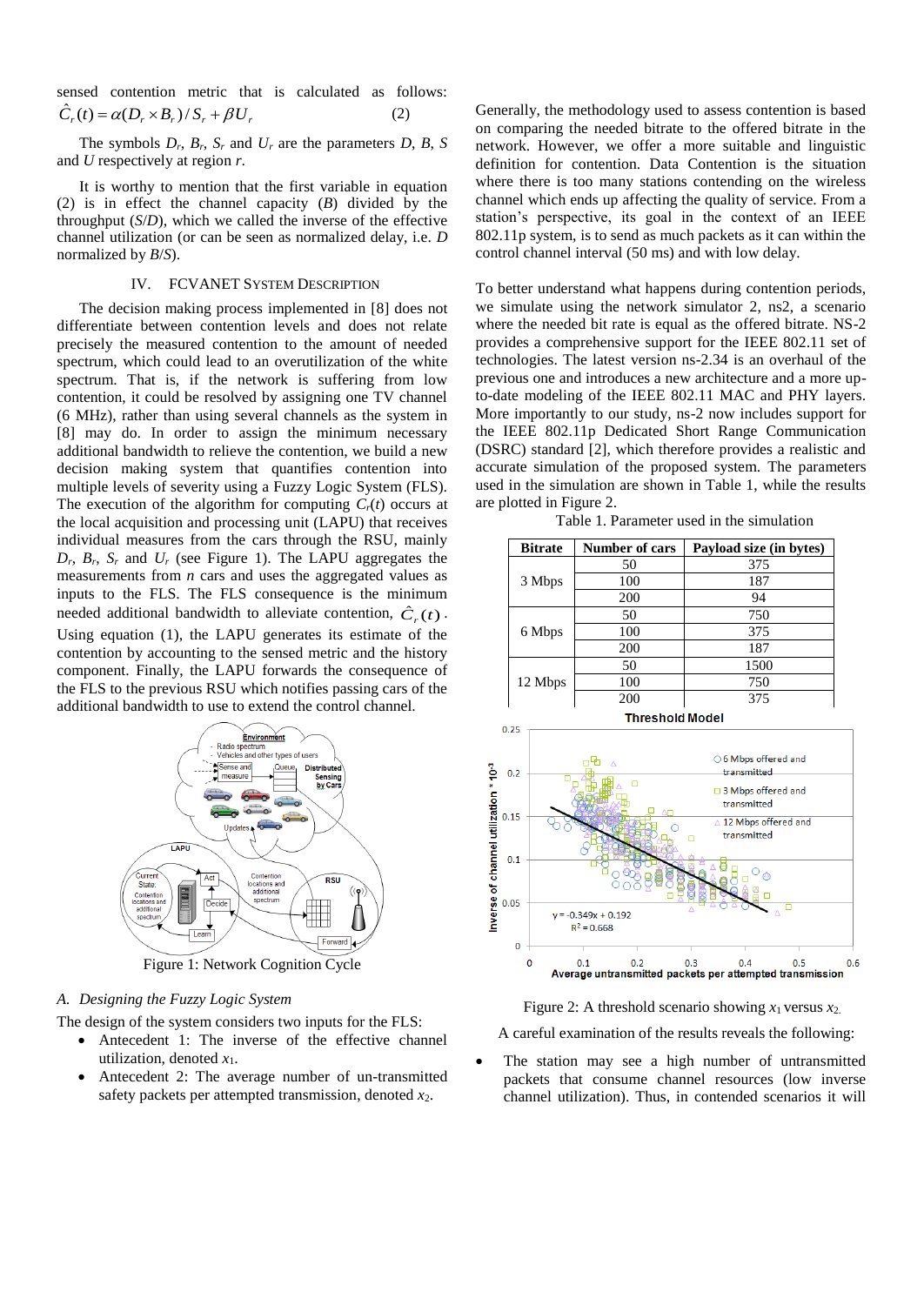appear as if the successfully transmitted packets will render the channel used most of the time. This will cause most of the packets to timeout and not to be transmitted (shown in the right part of Figure 2).

- The station might be able to transmit most of its packets, so that the untransmitted ratio will be low, but the delay will be high, thus reflecting a low effective utilization of the channel (i.e., high inverse channel utilization as shown in the left part of Figure 2).
- The station might be able to transmit a medium portion of its packets with an average delay. This is the middle part of Figure 2.

Based on the above, the linguistic variances used to represent the *inverse of channel utilization* and the *average number of un-transmitted safety packets per attempted transmission* are divided into three levels: Low, Moderate and High. The consequence (*minimum needed additional bandwidth*) is divided into five levels: Very Small, Small, Average, Large and Very Large. We used trapezoidal membership functions for the edge membership functions and triangle ones for the middle ones. These are shown in Figure 3, 4 and 5.







From the previous section, we know that we have 2 antecedents and 3 fuzzy subsets, thus we need  $3^2 = 9$  rules for this FLS, which are illustrated in Table 2. These rules are made consistent with the discussion about data contention in the previous section, specifically based on the observations from Figure 1. Rules are given equal weights. The defuzzifier used in our FLS is the Centroid Defuzzification method. For the operators used, we chose the min operation for the AND,

while for the OR operator, we chose the max operation, which was also used for the implication method.



Figure 5: Membership function of the Consequence

| Table 2: Rules used in the FLS design. |  |
|----------------------------------------|--|
|----------------------------------------|--|

| Rule # | Antecedent 1 | Antecedent 2 | Consequence |
|--------|--------------|--------------|-------------|
|        | Low          | Low          | Very Low    |
| 2      | Low          | Moderate     | Low         |
| 3      | Low          | High         | Medium      |
| 4      | Moderate     | Low          | Low         |
| 5      | Moderate     | Moderate     | Medium      |
| 6      | Moderate     | High         | High        |
| 7      | High         | Low          | Low         |
| 8      | High         | Moderate     | High        |
| 9      | High         | High         | Very High   |

V. SIMUALTION RESULTS

## *A. Input-Output Characteristic*

The input-output characteristic (i.e., surface plane) of our Fuzzy Logic System is shown in Figure 6. As defined in the previous section,  $x_1$  stands for the inverse of the effective channel utilization, while  $x_2$  stands for the average number of un-transmitted safety packets per attempted transmission.



Figure 6: Input-Output Characteristics of the FLS

# *B. Methodology*

The approach we used to evaluate our system integrates ns2 and Matlab, as implied in the diagram of Figure 7. Multiple scenarios of network contention were simulated in ns2 (simulation parameters are shown in Table 4), where the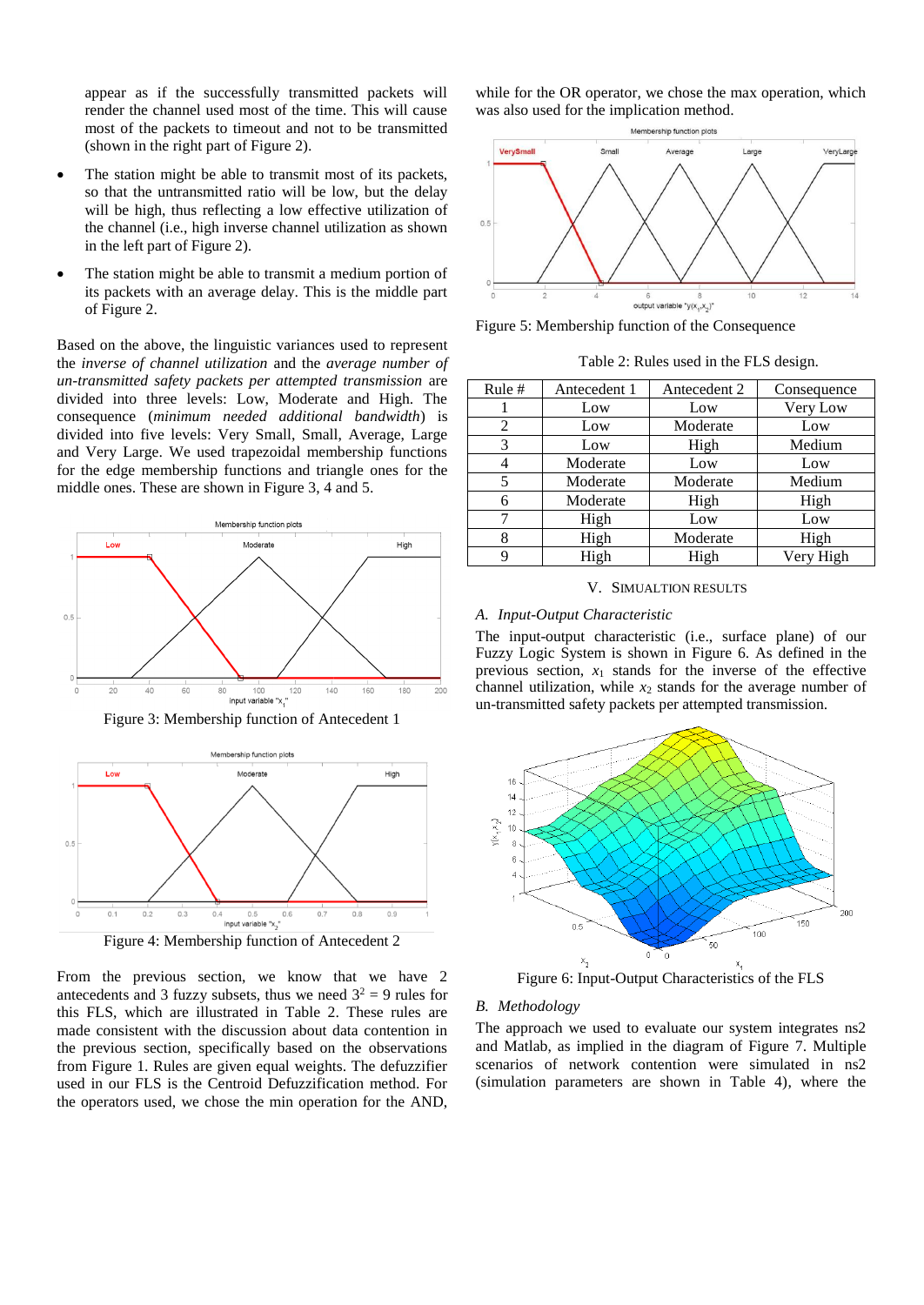access delay  $D_r^c$ , offered bitrate  $B_r^c$ , payload size  $S_r^c$  and  $U_r^c$  were collected continuously from cars. These were then fed into a Vector Averaging function that buffers the input data for the last *n* cars providing measurements for region *r*, and then calculates the final values of  $D_r$ ,  $B_r$ ,  $S_r$ , and  $U_r$ using simple averaging. The computed averages are next passed as input to the fuzzy inference system (in Matlab).



Figure 7: Simulation Methodology used to evaluate our work

| <b>Parameter</b>       | Value                |
|------------------------|----------------------|
| 802.11p data rate      | 6 Mbps               |
| Packet generation rate | 10 Packets/sec       |
| Packet size            | 1187, 594, 297 bytes |
| Transmission range     | 500 meters           |
| Communication method   | <b>Broadcast</b>     |
| Radio model            | Nakagami             |
| Number of cars         | 50, 100, 200         |

|  | Table 4. Simulation parameters |  |
|--|--------------------------------|--|
|--|--------------------------------|--|

#### *C. Results*

The first scenario used an offered bitrate of 6 Mbps and needed bitrate of 9.5 Mbps (packet-size×number-ofcars/50ms). The output  $C_r(t)$  of the weighted average was monitored and plotted in Figure 9, where the expected  $C_r(t)$  is 3.5Mbps. The fuzzy output converged towards the 3.5 MHz expected bandwidth, demonstrating that the system was able to detect contention and assign the needed bandwidth. We set *n* to 10, meaning that the readings of every 10 cars were averaged together using vector averaging. It should be noted that the value of the fuzzy output was only fed-back into ns-2 at the end of the lat simulation run. The addition of this white spectrum is expected to remove contention and lead to a value of zero  $C_r(t)$ , which is what Figure 8 shows. Finally, we devised a second scenario, where the offered bit rate is 6 Mbps and the needed bitrate is 13 Mbps. Similarly, the results in Figure 9 show that the system was able to identify contention and determine the needed bandwidth to alleviate it.

## VI. CONCLUSION

In this paper, we introduced a fuzzy inference system that is able to detect and quantify data contention in vehicular ad hoc networks. The experimental results show the effectiveness of the system in reducing data contention on the roads by

assigning the needed bandwidth. Continuing work is focusing on designing a distributed system without requiring an LAPU.



Figure 9: Simulation results of Scenario 2

#### **REFERENCES**

- [1] N. Baldo and M. Zorzi, "Cognitive network access using fuzzy decision making," Proc. IEEE CogNet 2007 Workshop, Glasgow, UK, 2007.
- [2] Q. Chen, F. Schmidt-Eisenlohr, D. Jiang, M. Torrent-Moreno, L. Delgrossi, and H. Hartenstein, "Overhaul of IEEE 802.11 Modeling and Simulation in NS-2", In Proc. 10th ACM MSWim, Oct. 2007.
- [3] Q. Chen, D. Jiang and L. Delgrossi, "IEEE 1609.4 DSRC multi-channel operations and its implications on vehicle safety communications," IEEE Vehicular Networking Conference (VNC), pp.1-8, 28-30 Oct. 2009.
- [4] T. Erpek, M. Lofquist and K. Patton, "Spectrum Occupancy Measurements", Shared Spectrum Company Report, September, 2007.
- [5] Y. Fallah, C. Huang, R. Sengupta and H. Krishnan, "Congestion Control Based on Channel Occupancy in Vehicular Broadcast Networks", IEEE 72nd Vehicular Technology Conference Fall (VTC), pp.1-5, 6-9 Sept. 2010.
- [6] Y. Fallah, C. Huang, R. Sengupta and H. Krishnan, "Analysis of Information Dissemination in Vehicular Ad-Hoc Networks With Application to Cooperative Vehicle Safety Systems", IEEE Transactions on Vehicular Technology, vol.60, no.1, pp.233-247, Jan. 2011.
- [7] Federal Communication Commission, "Notice of Proposed Rule Making and Order", Report ET Docket 03-108, Dec. 2003.
- [8] K. Fawaz, A. Ghandour, M. Olleik and H. Artail, "Improving Reliability of Safety Applications in Vehicle Ad hoc Networks through the Implementation of a Cognitive Network", ICT2010, Doha, Qatar.
- [9] H. Hassanzadeh, "Reliable Broadcast of Safety Messages in Vehicular Ad hoc Networks", Master thesis, Department of Electrical and Computer Engineering, University of Toronto, 2008.